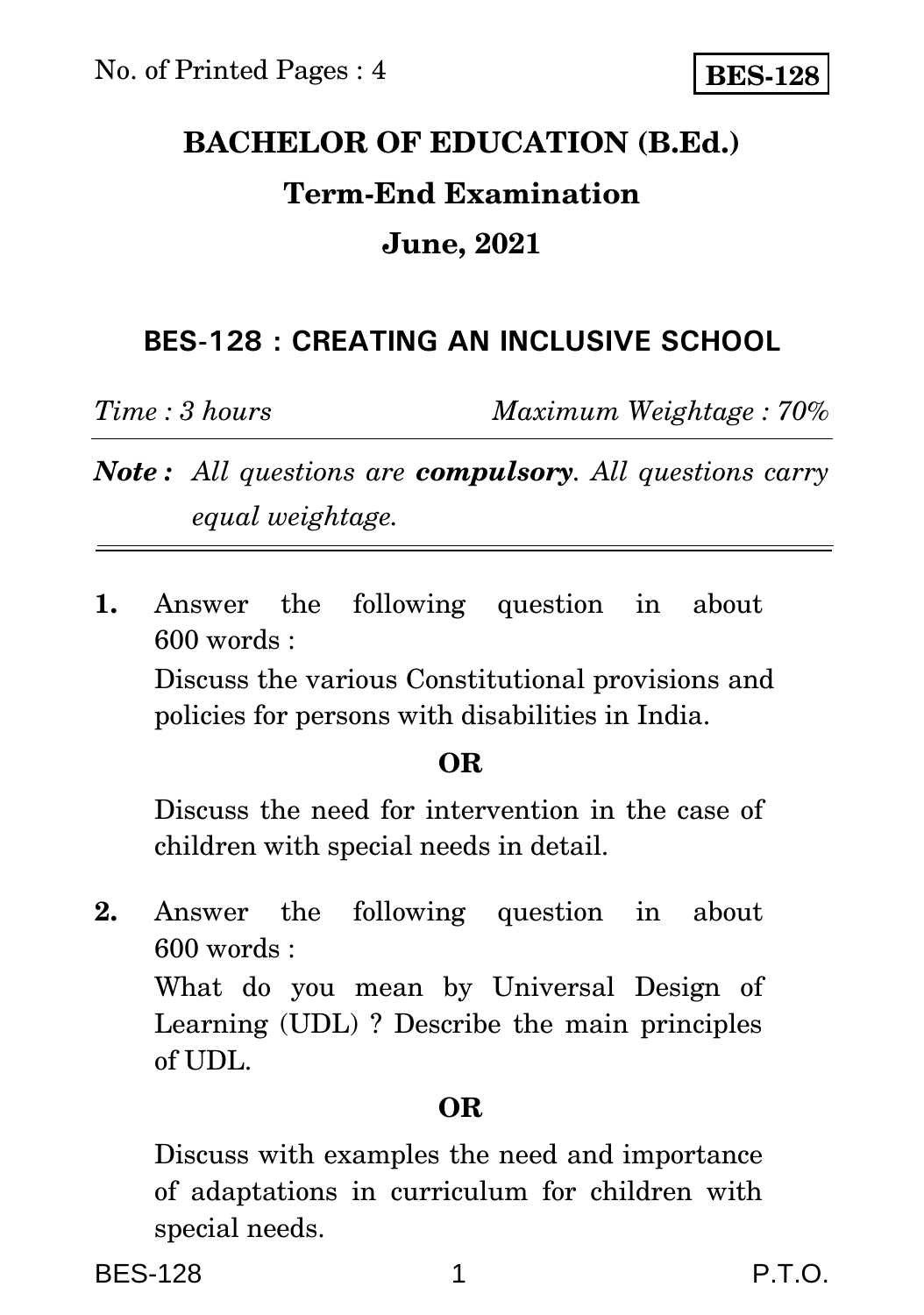- **3.** Write short notes on any *four* of the following in about 150 words each :
	- (a) Concept of Diversity and Inclusion
	- (b) Individualized Education Programme (IEP)
	- (c) Resource Mobilization for the Expansion Inclusion
	- (d) Importance of Reporting and Feedback
	- (e) Enlist various types of disabilities mentioned in RPWD Act, 2016
	- (f) Explain briefly about expanded core curriculum
- **4.** Answer the following question in about 600 words :

As a student teacher, what steps do you suggest to make a school inclusive ?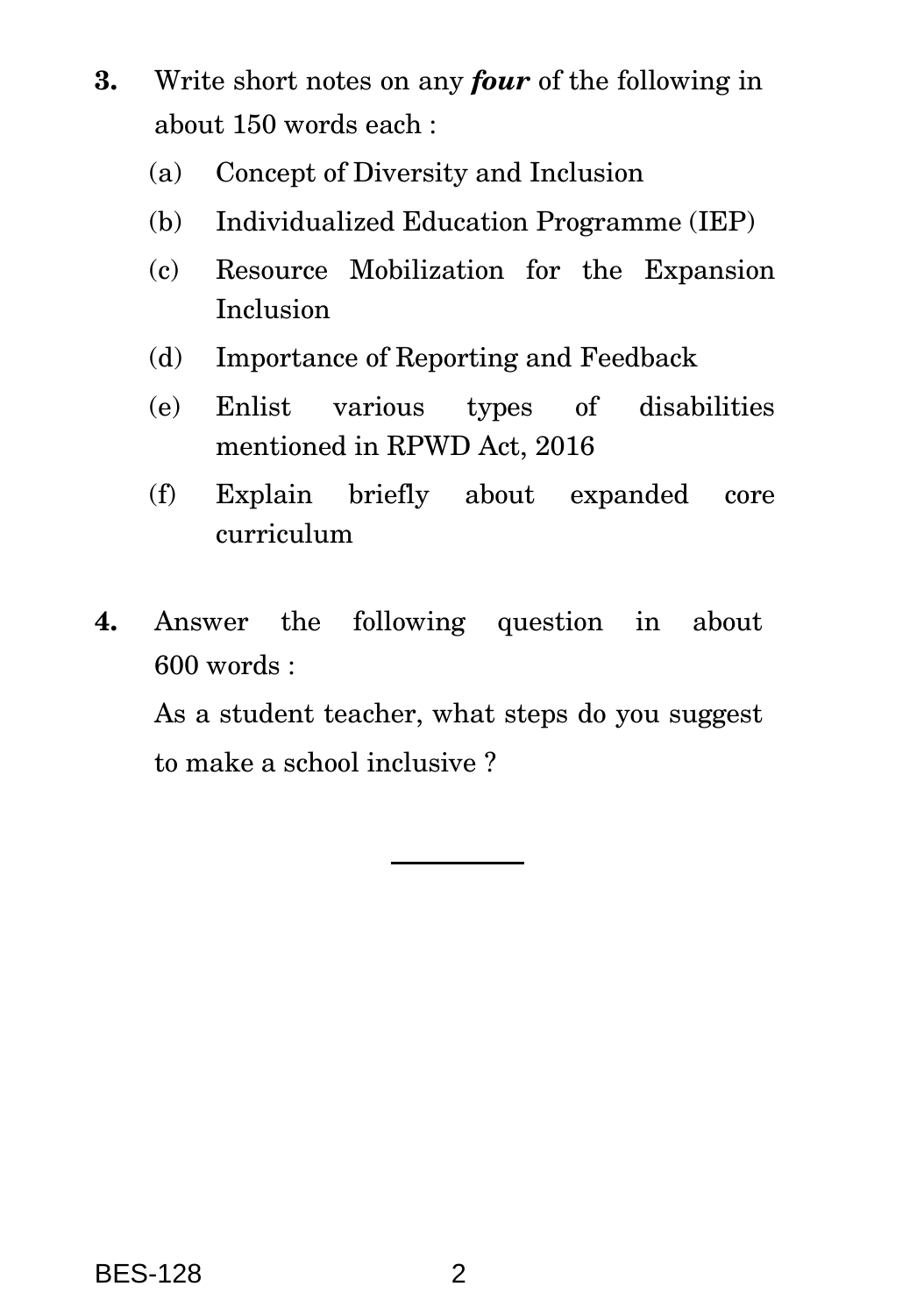## बी.ई.एस.-128

# शिक्षा में स्नातक (बी.एड.) सत्रांत परीक्षा जून, 2021

## बी.ई.एस.-128: एक समावेशी विद्यालय का निर्माण

समय : 3 घण्टे

अधिकतम भारिता : 70%

नोट : सभी प्रश्न अनिवार्य हैं । सभी प्रश्नों की भारिता समान है ।

निम्नलिखित प्रश्न का उत्तर लगभग 600 शब्दों में दीजिए :  $\mathbf{1}$ . भारत में अशक्त व्यक्तियों के लिए विभिन्न संवैधानिक प्रावधानों एवं नीतियों की चर्चा कीजिए ।

### अथवा

विशेष आवश्यकता वाले बच्चों के लिए हस्तक्षेप की आवश्यकता की विस्तृत चर्चा कीजिए ।

निम्नलिखित प्रश्न का उत्तर लगभग 600 शब्दों में दीजिए :  $2.$ अधिगम की सार्वभौमिक संरचना (यू.डी.एल.) से आप क्या समझते हैं ? यू.डी.एल. (UDL) के मुख्य सिद्धांतों का वर्णन कीजिए ।

#### अथवा

विशेष आवश्यकता वाले बच्चों के लिए पाठ्यक्रम में अनुकूलन की आवश्यकता तथा महत्त्व की चर्चा उचित उदाहरणों सहित कीजिए ।

P.T.O.